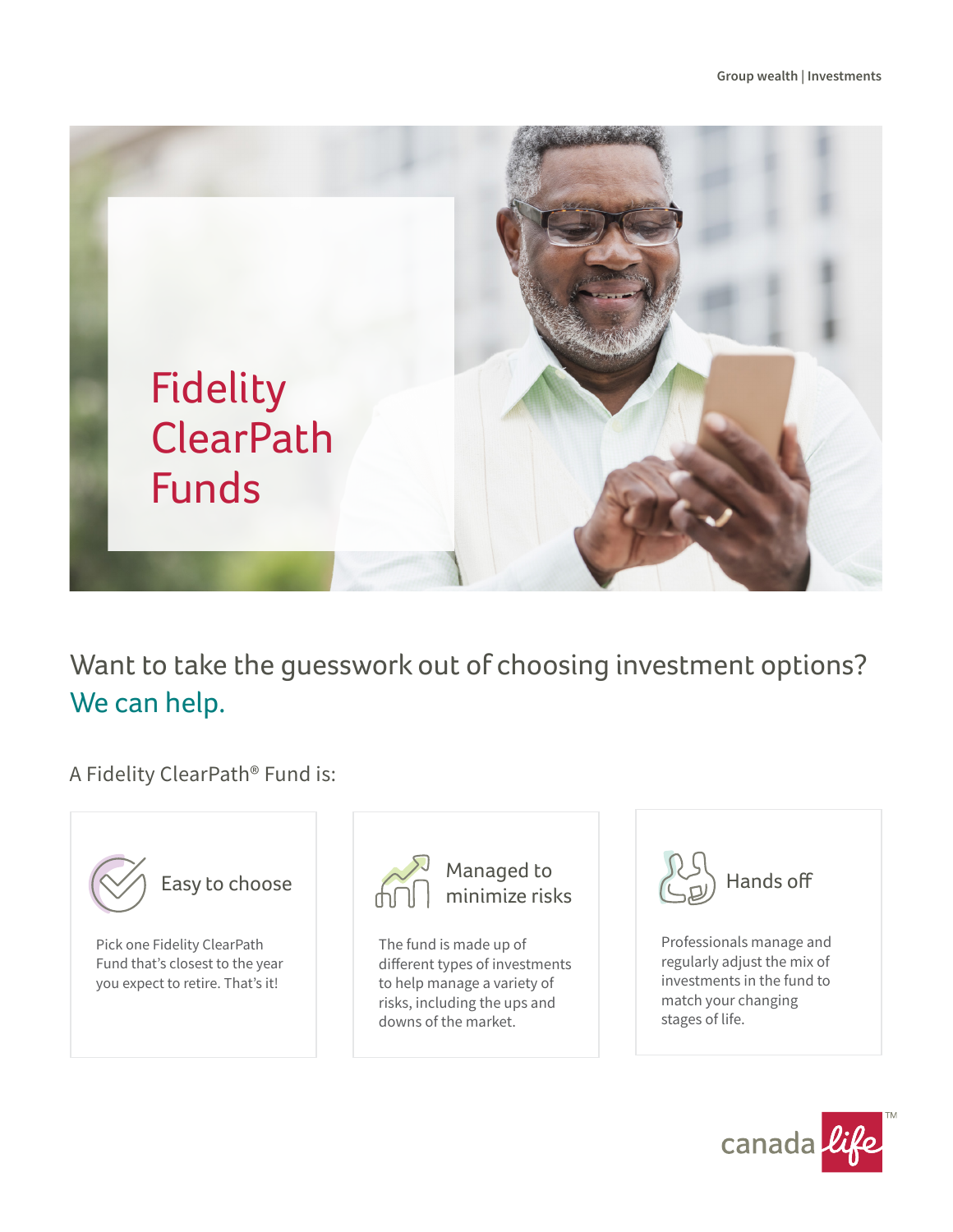## **How a Fidelity ClearPath Fund works**

Your target date fund, also known as a lifecycle fund, is designed with your retirement year in mind. In your early saving years, the fund is invested in more equities to help maximize growth. As you get closer to retirement, the fund gradually shifts to become more conservative with more fixed income investments. That helps protect your savings and provide you with a regular income throughout your retirement.

## **When the fund reaches its target year**

Your Fidelity ClearPath Fund will become more conservative and eventually match the asset mix of the ClearPath Income Fund, which is designed for investors who are already retired. This merge will happen approximately 20 years after the fund reaches its target year. For example, the ClearPath 2030 Fund will merge with the ClearPath Income Fund in 2050.



## Approximate asset mix of ClearPath funds



This chart is for illustration purposes only to illustrate the approximate target asset mix. Fidelity Investments reserves the right to change the asset mix and the underlying funds in any of the portfolios.

Short-term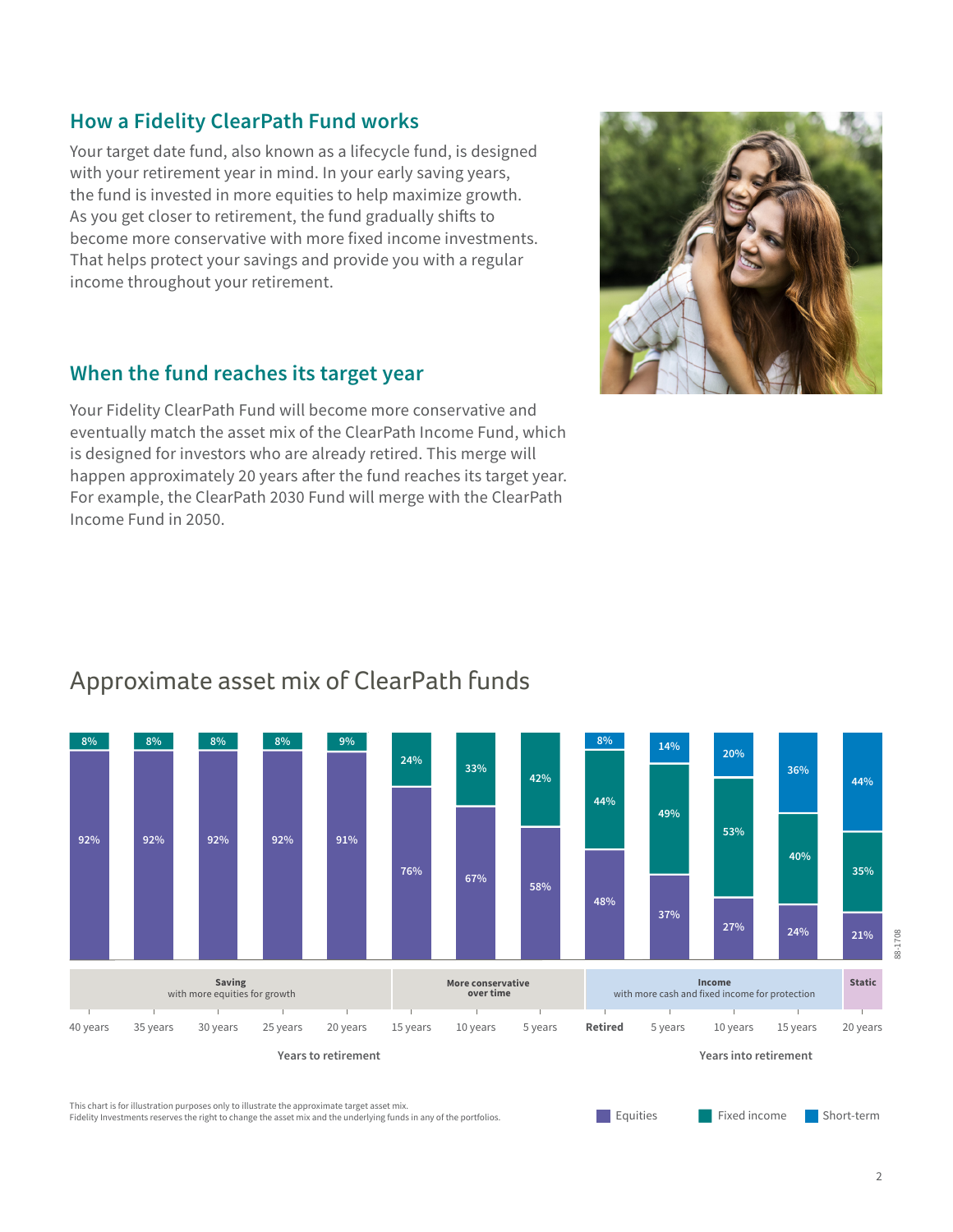# Fund performance and fees

Here's an overview of every investment option available in your group plan, organized by asset mix.

## **Here's a breakdown of what you're looking at:**

**Target Date fund name and Fund code:** You'll need these when you fill out your forms with your investment choices.

**Gross annualized rates of return:** This shows how the fund performed over the past 1, 3, 5 and 10 years. It's important to know that past performance isn't necessarily an indicator of future performance.

**Investment management fee and expense:** This is a combination of the fees paid to the investment manager for professional services and the fees to operate the fund. It's the total amount charged on each of your funds without taxes.

| <b>Target Date fund name</b>     | <b>Fund</b><br>code | Gross annualized rates of return* |        |          |         |
|----------------------------------|---------------------|-----------------------------------|--------|----------|---------|
|                                  |                     | 1 year                            | 3 year | 5 year   | 10 year |
| ClearPath Income Fund (Fidelity) | <b>CPIF</b>         | $-0.26%$                          | 3.97%  | 3.52%    | 4.59%   |
| ClearPath 2025 Fund (Fidelity)   | CP25                | 2.40%                             | 7.81%  | 6.76%    | 8.08%   |
| ClearPath 2030 Fund (Fidelity    | CP30                | $3.27\%$                          | 8.63%  | 7.35%    | 8.59%   |
| ClearPath 2035 Fund (Fidelity)   | CP35                | 4.15%                             | 9.48%  | 8.08%    | 9.45%   |
| ClearPath 2040 Fund (Fidelity)   | CP40                | 5.75%                             | 10.93% | $9.02\%$ | 10.07%  |
| ClearPath 2045 Fund (Fidelity)   | CP45                | 6.02%                             | 11.12% | 9.13%    | 10.20%  |
| ClearPath 2050 Fund (Fidelity)   | <b>CP50</b>         | 6.03%                             | 11.15% | 9.14%    | n/a     |
| ClearPath 2055 Fund (Fidelity)   | <b>CP55</b>         | 6.03%                             | 11.15% | 9.15%    | n/a     |
| ClearPath 2060 Fund (Fidelity)   | CP <sub>60</sub>    | 6.06%                             | 11.19% | n/a      | n/a     |

\* The indicated growth in rates of return reflects changes in unit value and reinvestment of all distributions and is net of the fund operating expense and applicable taxes. It does not take into account investment management fees and applicable taxes payable by the unit holder which would reduce returns. Performance data is provided for illustrative purposes only and represents past performance, which is not necessarily indicative of future performance. Rates shown are valid as of February-28-2022.